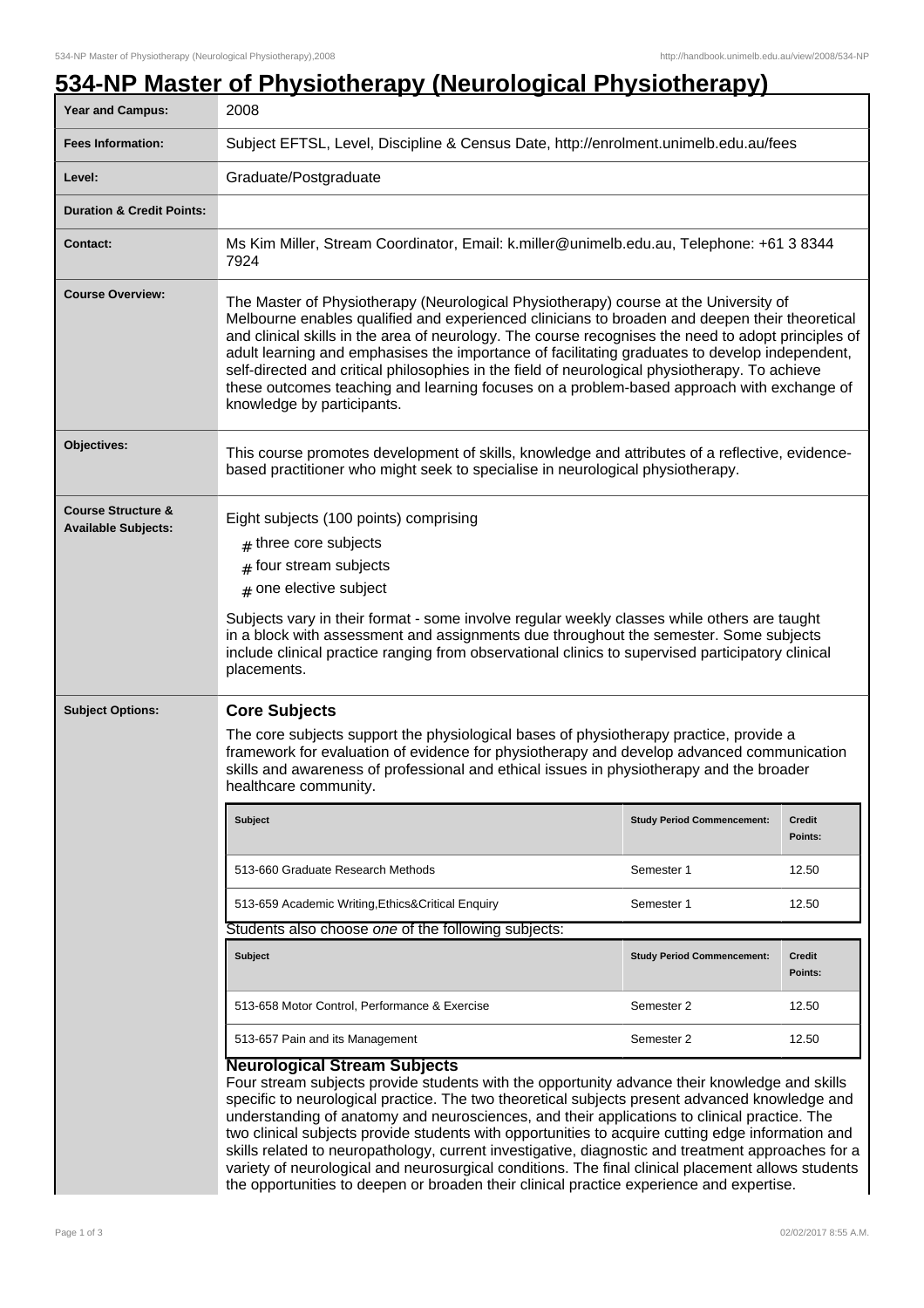| <b>Subject</b>                                 | <b>Study Period Commencement:</b> | <b>Credit</b><br>Points: |
|------------------------------------------------|-----------------------------------|--------------------------|
| 513-664 Anatomy for Neurological Physiotherapy | Not offered 2008                  | 12.50                    |
| 513-665 Advanced Topics in Neurology           | Not offered 2008                  | 12.50                    |
| 513-684 Neurosciences                          | Not offered 2008                  | 12.50                    |
| 513-685 Clinical Neurology                     | Not offered 2008                  | 12.50                    |

## **Approved Electives**

The elective allows the student to broaden their experience and expertise in an area outside that which they are studying, or it may complement their area of study. Students must choose ONE elective from the list below.

The list of approved electives includes subjects from across the program and other departments. Other electives may be negotiated with the course coordinator. Pre-requisites may apply. Enrolment in the elective requires approval by the course coordinator and any other department involved. Please note that not all subjects run each year and additional subjects may be added. Students should check with Physiotherapy staff or Physiotherapy website for the most current listing of elective subjects.

| <b>Subject</b>                                   | <b>Study Period Commencement:</b> | <b>Credit</b><br>Points: |
|--------------------------------------------------|-----------------------------------|--------------------------|
| 513-641 Advanced Practice in Pelvic Floor Physio | Semester 1                        | 12.50                    |
| 513-664 Anatomy for Neurological Physiotherapy   | Not offered 2008                  | 12.50                    |
| 585-671 Australian Health Policy in Practice     | Semester 1                        | 12.50                    |
| 513-662 Cardiorespiratory Science                | Not offered 2008                  | 12.50                    |
| 571-657 Child Public Health                      | Not offered 2008                  | 12.50                    |
| 513-672 Clinical Anatomy                         | Semester 2                        | 12.50                    |
| 513-653 Differential Diagnosis & CDM             | Not offered 2008                  | 12.50                    |
| 505-902 Disability in Developing Countries       | Semester 2                        | 12.50                    |
| 513-910 Dry Needling for Physiotherapists        | Semester 2                        | 12.50                    |
| 513-642 Exercise for Women                       | Semester 2                        | 12.50                    |
| 505-523 Gender and Health: Critical Perspectives | Semester 1                        | 12.50                    |
| 505-509 Health Program Evaluation 1              | Semester 1                        | 12.50                    |
| 513-681 Independent Project                      | Not offered 2008                  | 12.50                    |
| 505-900 International Child Health               | Semester 2                        | 12.50                    |
| 513-676 Musculoskeletal Physiotherapy A          | Semester 1                        | 12.50                    |
| 513-677 Musculoskeletal Physiotherapy B          | Semester 2                        | 12.50                    |
| 513-684 Neurosciences                            | Not offered 2008                  | 12.50                    |
| 513-640 The Pelvic Floor: Function& Dysfunction  | Semester 1                        | 12.50                    |
| 513-669 Paediatric Physiotherapy Theory          | Not offered 2008                  | 12.50                    |
| 534-501 Pharmacology and Therapeutics II         | Semester 1                        | 12.50                    |
| 513-686 Professional Development Elective        | Semester 1, Semester 2            | 12.50                    |